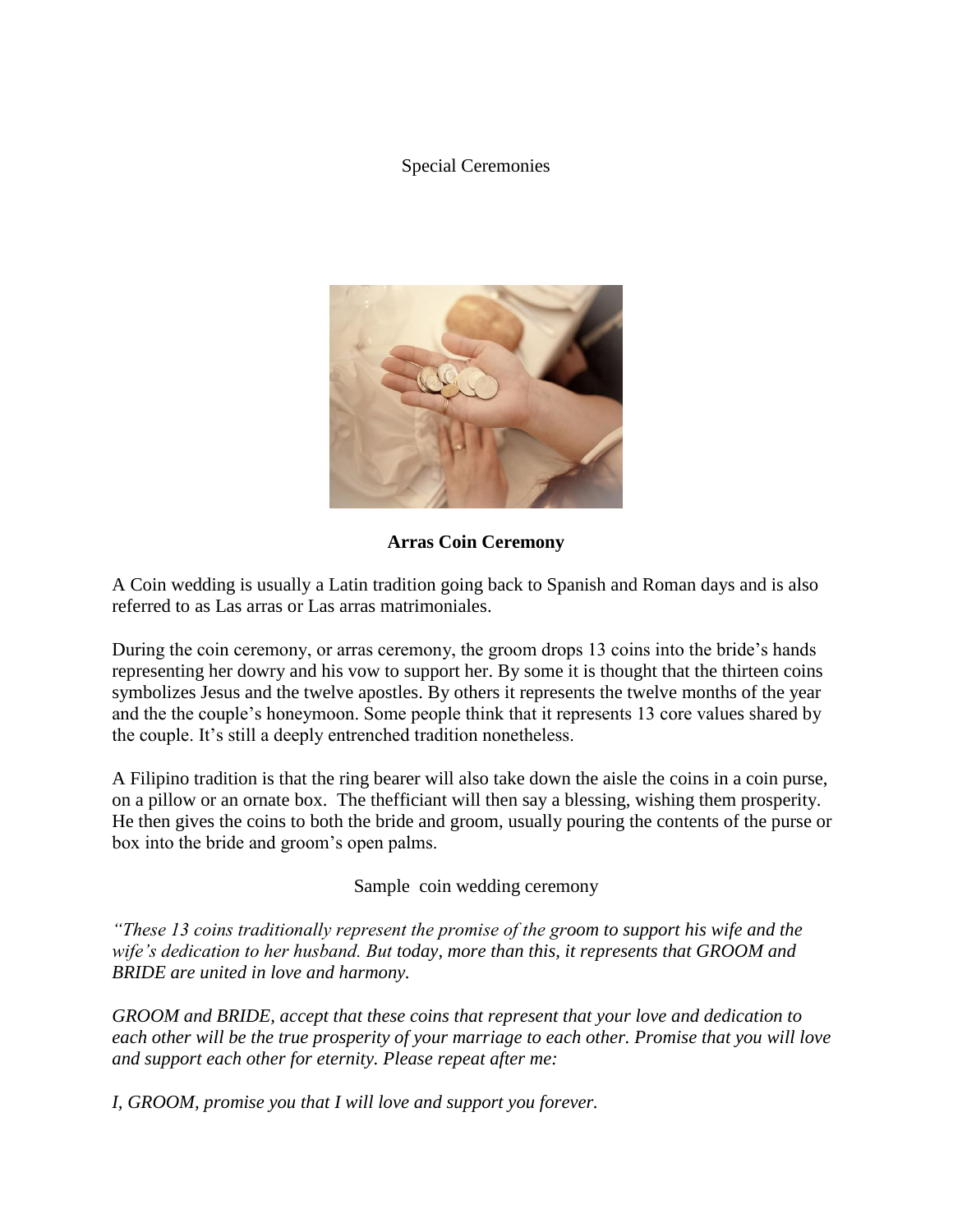*I, BRIDE, promise you that I will love and support you forever.*

*In exchanging these coins, GROOM and BRIDE are vowing undying devotion and support. As we witness their acceptance of these coins, we also witness their willingness to be blessed with each other's company, with each other's dedication and to always be there in heart and soul for each other in good times and in bad times."*



**Unity Candle**

During a Unity Candle wedding ceremony the mothers of the bride and groom light candles to the side of the unity (center) candle which represent the separate lives, families and experiences before the wedding day. After the exchange of vows, but before the exchange of rings the bride and groom take each side candle and light the unity candle together, uniting the families and experiences into one.

The wedding ceremony verbage for a unity candle can be the following, or a personalized unity candle ceremony can be created by you. This is spoken by the officiant, but of course, it can be spoken by the wedding couple:

## **Sample Unity Candle Wedding Vow – 1**

"BRIDE and GROOM, the two separate candles symbolize your separate lives, separate families and separate sets of friends. Please light the candles and that together you light the center candle. The individual candles represent your lives before today. Lighting the center candle represents that your two lives are now joined to one light, and represents the joining together of your two families and sets of friends to one."

### OR

### **Sample Candle Ceremony – 2**

"GROOM AND BRIDE have chosen to affirm their love by the lighting of a unity candle. They have also asked their families to participate in the lighting ceremony. In so doing, they signal their desire to not only join as one in their union, but to unite two families together as one.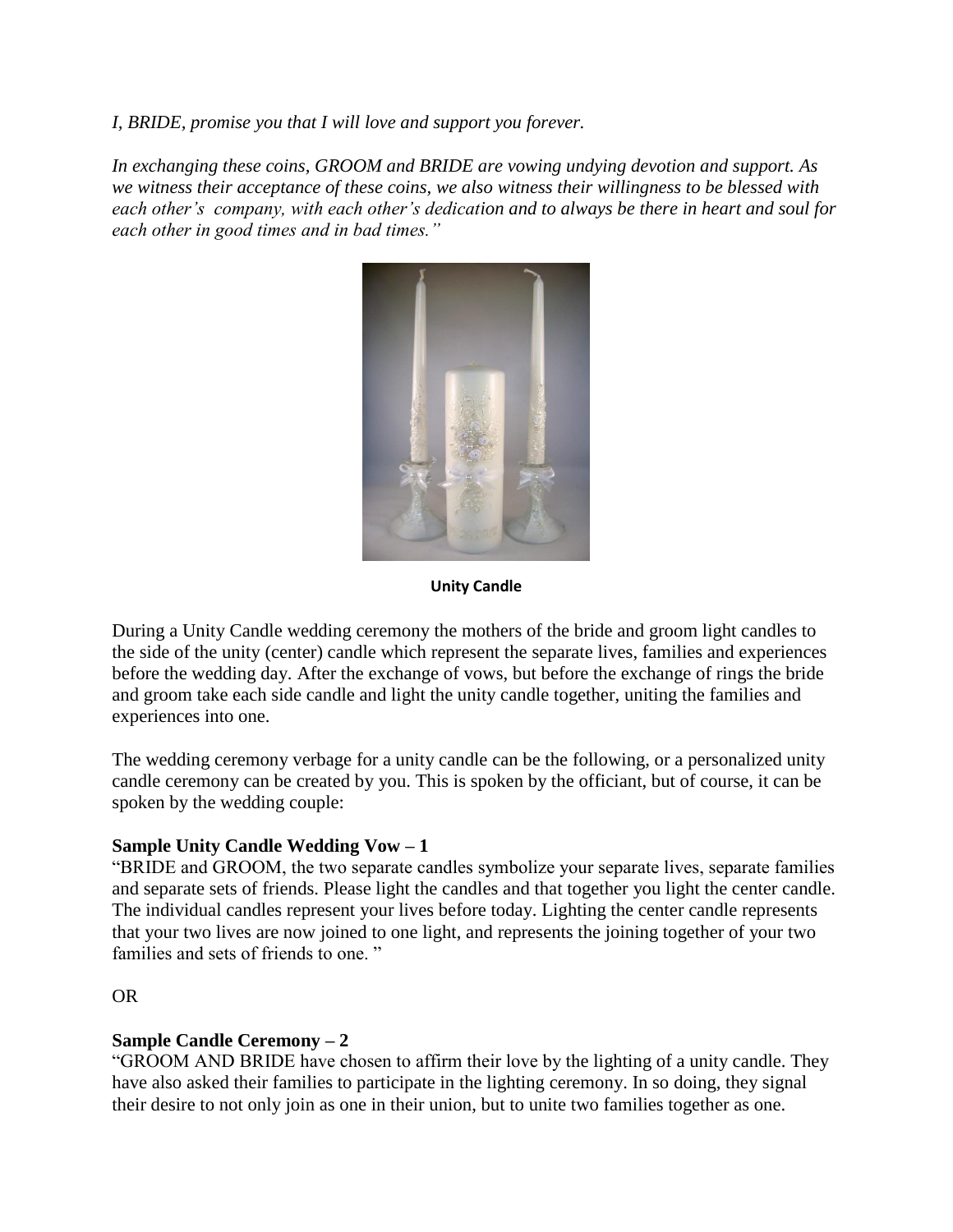I want to take a moment to explain what the lighting of these candles represents to them: From every human being there rises a light. And when two souls that are destined for each other find one another, their streams of light flow together and a single brighter light goes forth from their united being.

# **And Finish**

GROOM AND BRIDE: The brightness of the candles that your families have lit – and the brightness of the unity candle that you will together light – will shine throughout your lives, giving you courage and reassurance in the darkness. May the candle's warmth give you shelter from the cold. May its energy fill your spirits with strength and joy.

As you light the Unity Candle, I want to ask you – and all your friends and family that are present today – to see the brightness of the flame as a symbol of the brightness that your own life brings to this new family. As you lift your candles to light your family unity candle together, so may your love for each other light up your life as a family.

Your mother's have each lit a candle for each of your families. GROOM AND BRIDE, please use those candles to light the Unity Candle together."



**Handfasting**

Handfasting wedding ceremonies are Celtic wedding rituals. It involves the tying of hands together to symbolize the coming together and remaining in love together forever.

Sample Handfasting Ceremony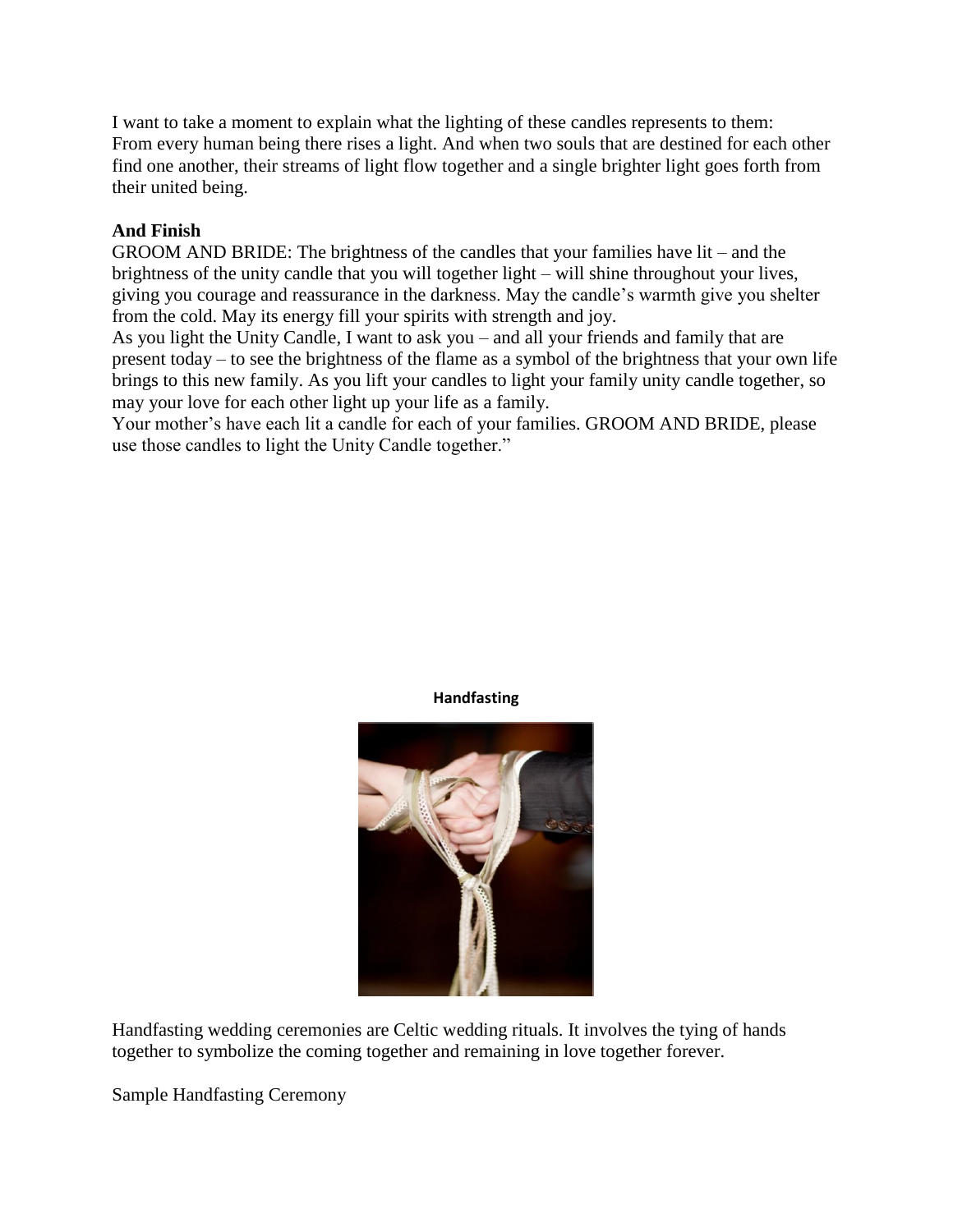"As this knot is tied, so are your lives now bound. Woven into this cord, into its very fibers, are all the hopes of your friends and family, and of yourselves, for your new life together. With the entwining of this knot I tie all the desires, dreams, love, and happiness wished here in this place to your lives for as long as love shall last.

In the joining of hands and the fashion of a knot, so are your lives now bound, one to another. By this cord you are thus bound to your vow. May this knot remain tied for as long as love shall last. May this cord draw your hands together in love, never to be used in anger. May the vows you have spoken never grow bitter in your mouths.

Two entwined in love, bound by commitment and fear, sadness and joy, by hardship and victory, anger and reconciliation, all of which brings strength to this union. Hold tight to one another through both good times and bad, and watch as your strength grows. Remember that it is not this physical cord, but what it represents, that keeps you together."

### **Sand ceremony**



### **Sample Sand Ceremony – 1**

"Today, this relationship is symbolized through the pouring of these two individual containers of sand one, representing you BRIDE and all that you were, all that you are, and all that you will ever be, and the other representing you, GROOM, and all that you were and all that you are, and all that you will ever be. As these two containers of sand are poured into the third container, the individual containers of sand will no longer exist, but will be joined together as one. Just as these grains of sand can never be separated and poured again into the individual containers, so will your marriage be."

## **Sample Sand Ceremony – 2**

"BRIDE and GROOM, today you join your separate lives together. The two separate bottles of sand symbolize your separate lives, separate families and separate sets of friends. They represent all that you are and all that you'll ever be as an individual. They also represent your lives before today. As these two containers of sand are poured into the third container, the individual containers of sand will no longer exist, but will be joined together as one. Just as these grains of sand can never be separated and poured again into the individual containers, so will your marriage be."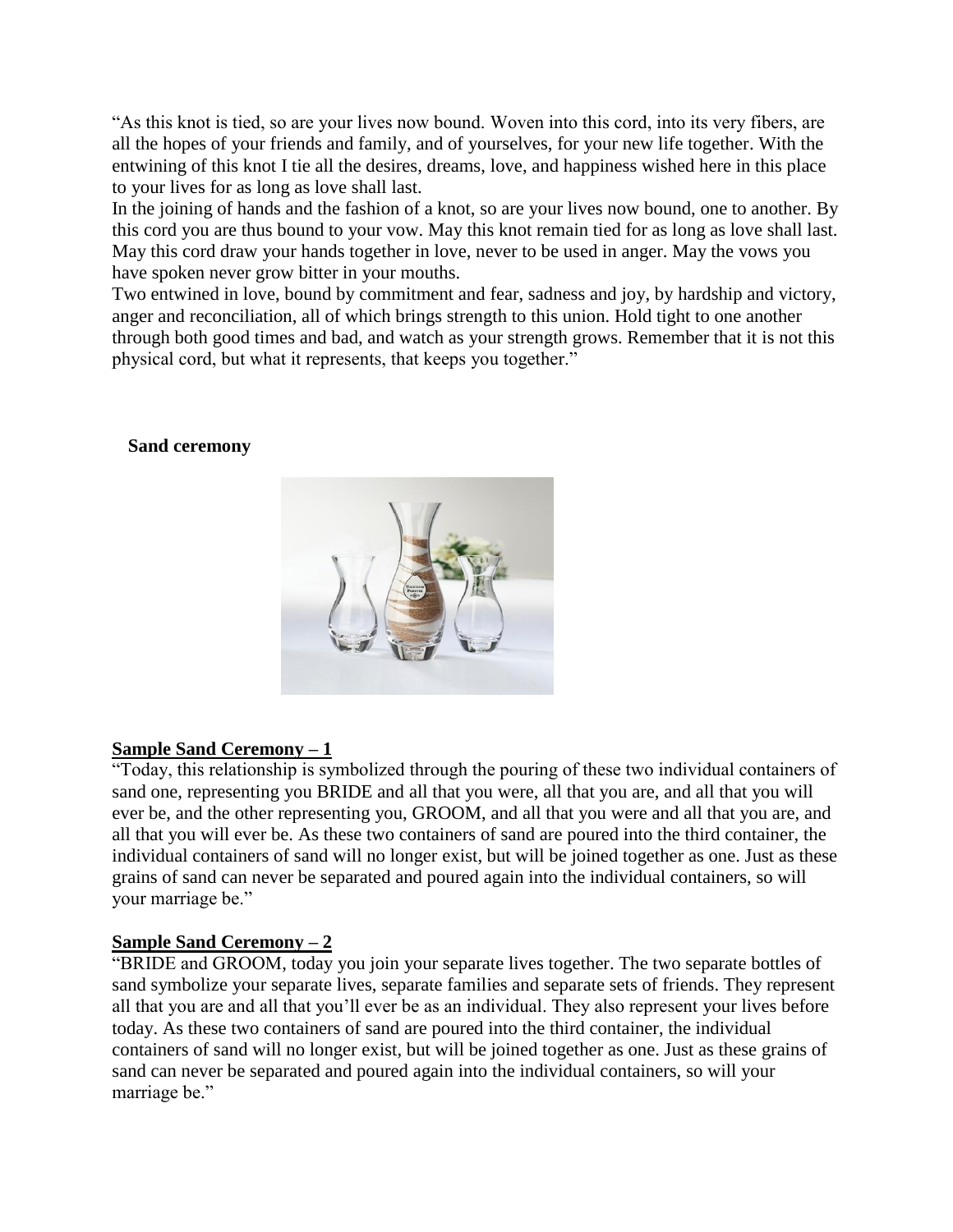## **Sample Sand Ceremony – 3**

"Today, BRIDE and GROOM, have chosen to commemorate their marriage through the celebration of the Sand Ceremony. This ceremony symbolizes the inseparable union of BRIDE and GROOM into a new and eternal marital relationship. Bride and Groom will simultaneously pour separate containers of sand into a common vessel. Each grain of sand in their separate containers represents a unique and separate moment, decision, feeling or event that helped shaped Bride and Groom into the separate and unique individuals that they are today. As they pour their separate containers of sand into a common vessel, those separate and independent individuals will cease to exist. Instead they will merge into a loving and supportive marital community. BRIDE and GROOM, just as the grains of sand can never be separated into their individual containers again, so will your marriage be."

## **Sample Sand Ceremony – 4**

"OFFICIANT: Please note this empty glass. Glass, itself, is made from sand and the sands of time have come together, melting into one piece to make this vessel. The sands of time should remind us all of our eternal love and our mortality. Today BRIDE and GROOM have chosen to represent their love to each other in a special sand ceremony. Please BRIDE and GROOM, take your separate glass of sand and alternate the pouring of sand into this joining vessel and united, repeat after me: You are my love for eternity. I blend with you. My heart is like these grains of sands, merging with yours. I am yours. You are mine. We are together forever like the sand, like the wind. We are one."



#### **Rose Ceremony**

There are 2 ways to incorporate a rose into a wedding.

A Rose to Mothers of the Bride and Groom is usually done at the beginning of the wedding ceremony. Either the bride and groom can offer a rose to each mother after the presentation of the bride, or they can give a rose at the beginning of the ceremony after prompting by the wedding officiant. The ceremony officiant could say: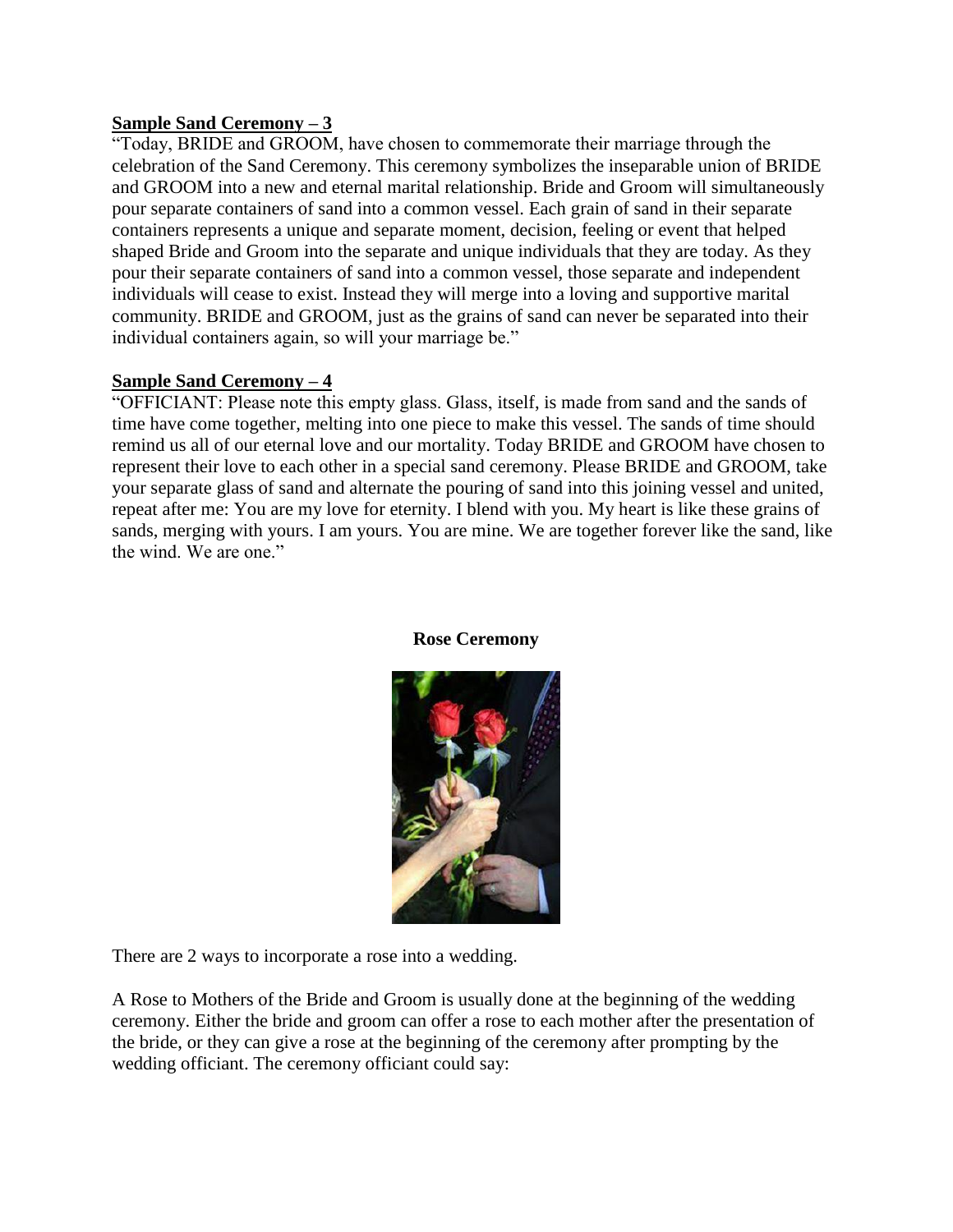"This wedding celebration is a joining of two unique families who stood separate until today. Today we unite these families by the marriage of BRIDE and GROOM. BRIDE and GROOM would each like to honor the separateness of their families and now, the togetherness, with the giving of a rose to their mothers. They would also like to aknowledge the love and sacrifice that each mother has made to make her children who they are today – – a man and woman who are ready to be in a committed, loving marriage of their own."

(Bride and Groom, together, present a rose to each mother)

A Wedding Rose Ceremony is a part of the wedding ceremony that takes place usually after the wedding vows. The Wedding Officiant or the Maid of Honor and Best Man can offer the rose to the Bride and the Groom at the appropriate moment. Often a rose ceremony can go like this:

**Officiant:** After the exchanging of rings, your first gift to each other, as husband and wife, is a single rose. The rose is a symbol of love so it is a appropriate that it is your first gift.

Please exchange your first gift as husband and wife. (GROOM GIVES A ROSE TO BRIDE.)

**GROOM:** (Bride's name) I give you this rose as a symbol of my love. It began as a tiny, tightly closed bud and blossomed into this perfect rose that opened with the warmth of the sun, just as my love for you has grown in the warmth of your soul.

## (BRIDE GIVES A ROSE TO GROOM.)

**BRIDE:** (Groom's name) I give you this rose as a symbol of my love. It began as a tiny, tightly closed bud and blossomed into this perfect rose that opened with the warmth of the sun, just as my love for you has grown in the warmth of your soul.

**Officiant:** GROOM and BRIDE, in remembrance of this day, as a reaffirmation of your love and of the vows you have spoken here today please give each other a single red rose each year on your anniversary. In the best of marriages there are difficult times. There are times of hurtful words, times of neglect, times when we must wait patiently to be together again. Those may be times when the words you really need to speak are difficult. I ask that you remember this moment and that when words fail you, that you place a single rose on your spouse's pillow as a way to say, "I remember our vow," and "I love you". Let this exchanging of roses be the beginning of a lifelong tradition of unspoken love.

### **Wine Ceremony**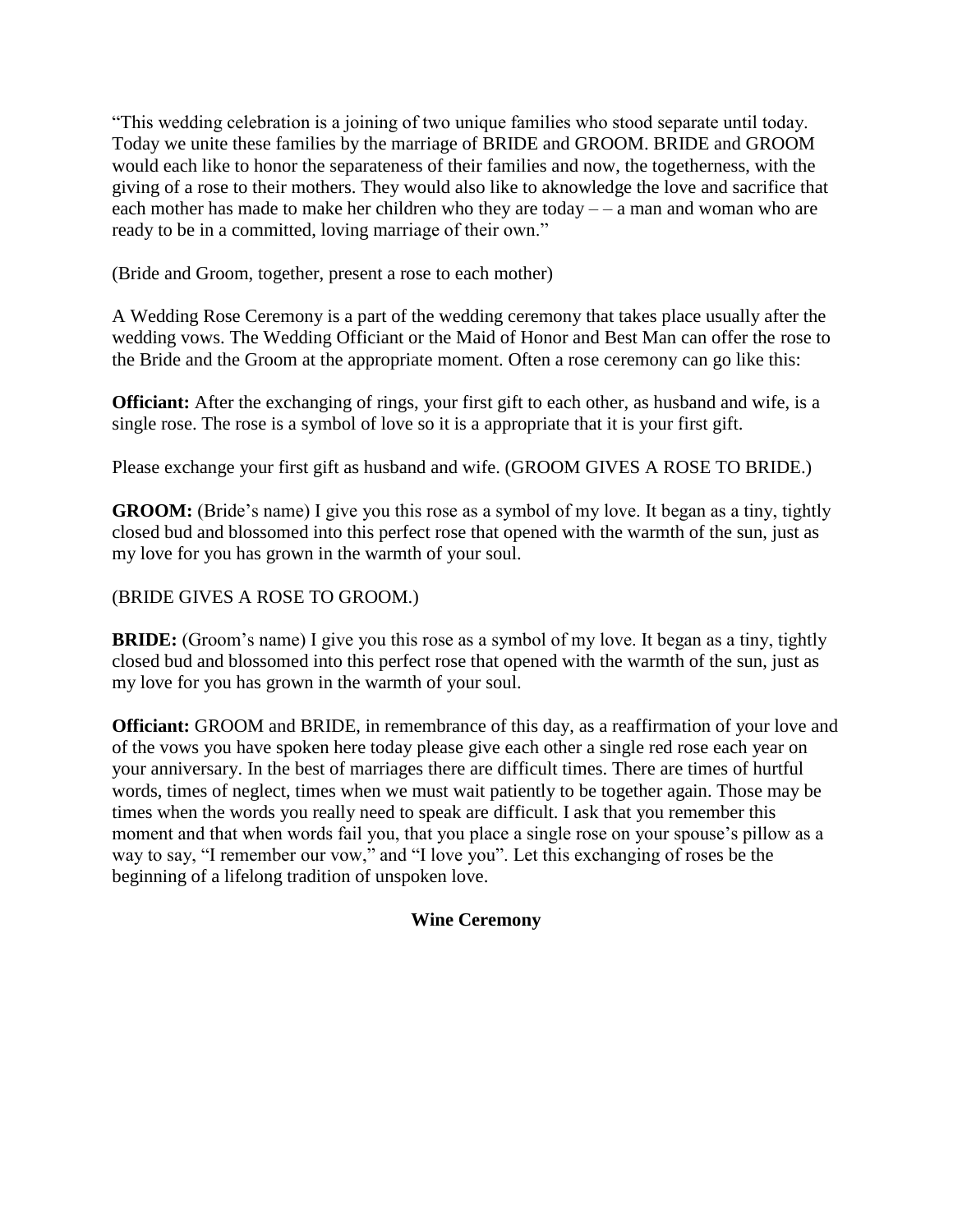

There are many ways to perform a wine ceremony.

One wine wedding ceremony is to pour a glass of wine, talk about it's aging and mellowing and about sharing wine together, then each the bride and groom drink from it. The couple can pass the wine glass to their family members as a remembrance of the history of their families, now united.

Another version of the wine ceremony is that 2 glasses are poured and the bridal couple drinks while their arms are locked.

The Jewish wedding calls for drinking wine and then taking a glass, wrapped in a cloth, and crushing it underfoot by the groom. Since many wine glasses can actually cut through a shoe, most couples will use a light bulb wrapped in a cloth or a keepsake velvet bag.

Similar to the sand ceremony the couple can have a glass of white and a glass of red during the wedding ceremony, each drink from each glass and then pour their wine together in a separate glass, and the new glass of wine looked like a rosé. We can speak about the color of their wines and the blending of their hearts together to become one. These are the hands of your best friend, young and strong and full of love for you, that are holding yours on your wedding day, as you promise to love each other today, tomorrow, and forever.

## **Blessing of the Hands**



These are the hands of your best friend, young and strong and full of love for you, that are holding yours on your wedding day,

as you promise to love each other today, tomorrow, and forever.

These are the hands that will work alongside yours,

as together you build your future.

These are the hands that will passionately love you and cherish you through the years,